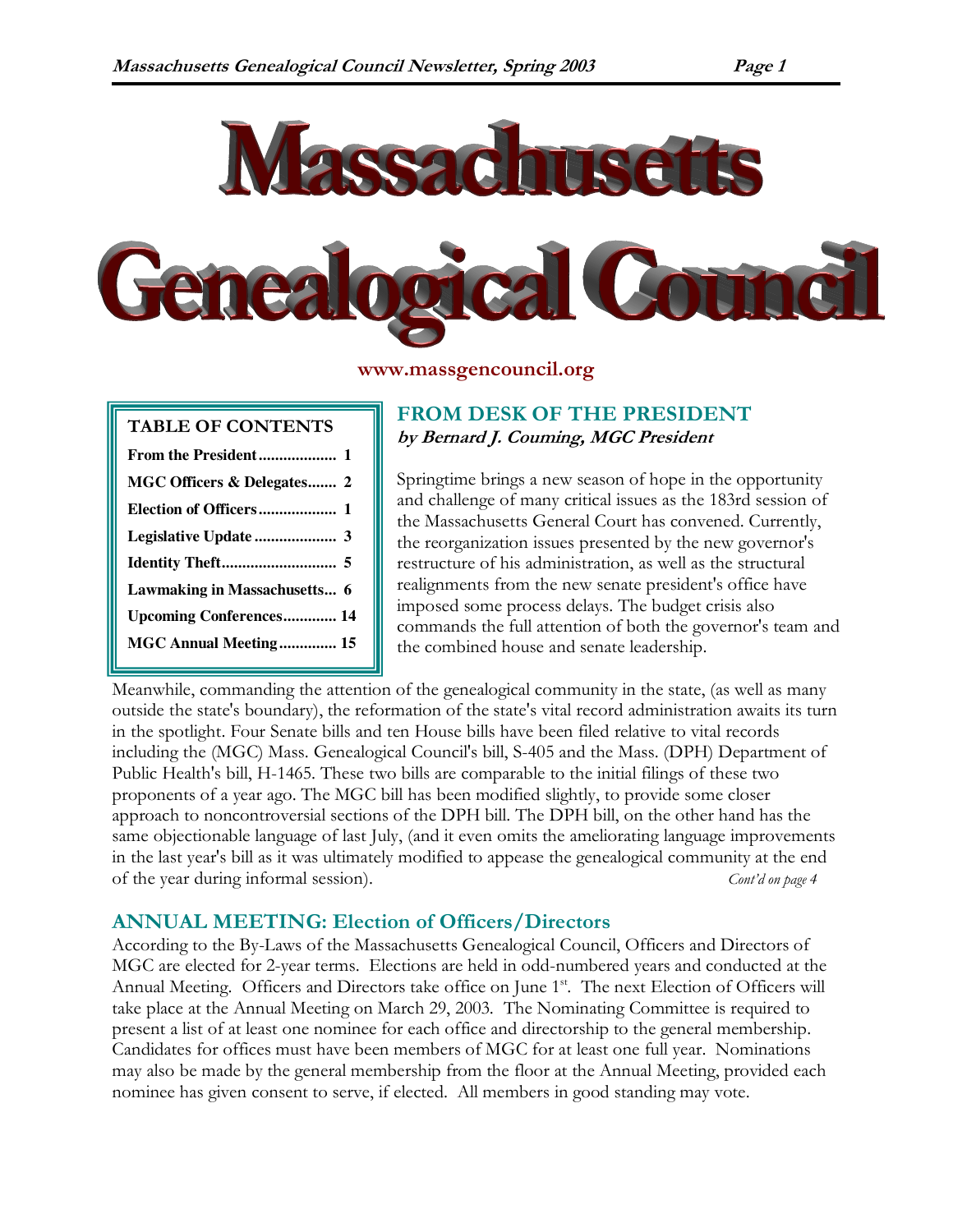### Officers and Delegates of the Massachusetts Genealogical Council

Bernie Couming, President

Daphnah Sage, Vice President

Peter Viles, Treasurer

Sandra Gambone, Secretary

Ann Dzindolet, Director of Archives, Massachusetts Society of Genealogists Delegate

Shirley Barnes, Director of Civil Records

Georgie Hallock, Asst. Dir. of Civil Records

Mary Ellen Grogan, Director of Newsletter

Sharon Sergeant, Director of Programs

Bobby Lyman, Director of Publicity

Sheila Fitzpatrick, Director of Ways and Means

 Jewish Genealogical Society of Greater Boston Delegate

William H. Potter, Descendants of Whaling Masters Delegate

Essex Society of Genealogists Delegate

Arlene Jennings, Friends of Silvio Conte Archives Delegate

Suzanne Richardson, Genealogical Roundtable Delegate

Wheaton Wilbar, Massachusetts Chapter of Mayflower Descendants Delegate

New England Historic Genealogical Society

Mary Choppa, The Irish Ancestral Research Association Delegate

Joan Sheridan, Waltham Historical Society Delegate

The Nominating Committee is pleased to present the following slate:

# **OFFICERS** President: Bernie Couming Vice-President: Daphnah Sage Treasurer: Peter Viles Secretary: Sandra Gambone

## DIRECTORS OF STANDING COMMITTEES

Director of Archives: Ann Dzindolet Director of Civil Records: Shirley Barnes Directors of Newsletter: Mary Ellen Grogan, Georgie Hallock Director of Program: Sharon Sergeant Director of Publicity: Bobby Lyman Director of Ways and Means: Sheila FitzPatrick

The MGC welcomes and encourages all members to be active participants on the committees. Please contact us via the PO Box or website and let us know how you would like to be involved.

# IT'S ALL IN THE DETAILS

By Georgie Hallock

She was a very proud woman. I was informed that she had paid over fifty dollars for a brief genealogical study by a professional to look for one of our common ancestors. My dedicated amateur status was just beneath her consideration. My research could not be right: the man was described in my report as a tenant farmer. (She is also a cousin and there is a certain disdain between us.)

"Okay, let me see what you've got", I said.

"Here he is in England. You can see how very special he was. You were totally wrong about him. He was not just a tenant farmer; he was an AGLAB."

"Very interesting. Did your source tell you what an AGLAB is?"

"No, but it has to be important because they put it in capital letters."

I did not know what else to tell her, nor did I suppose that she would believe me if I told her that our "distinguished" ancestor was an agricultural labourer.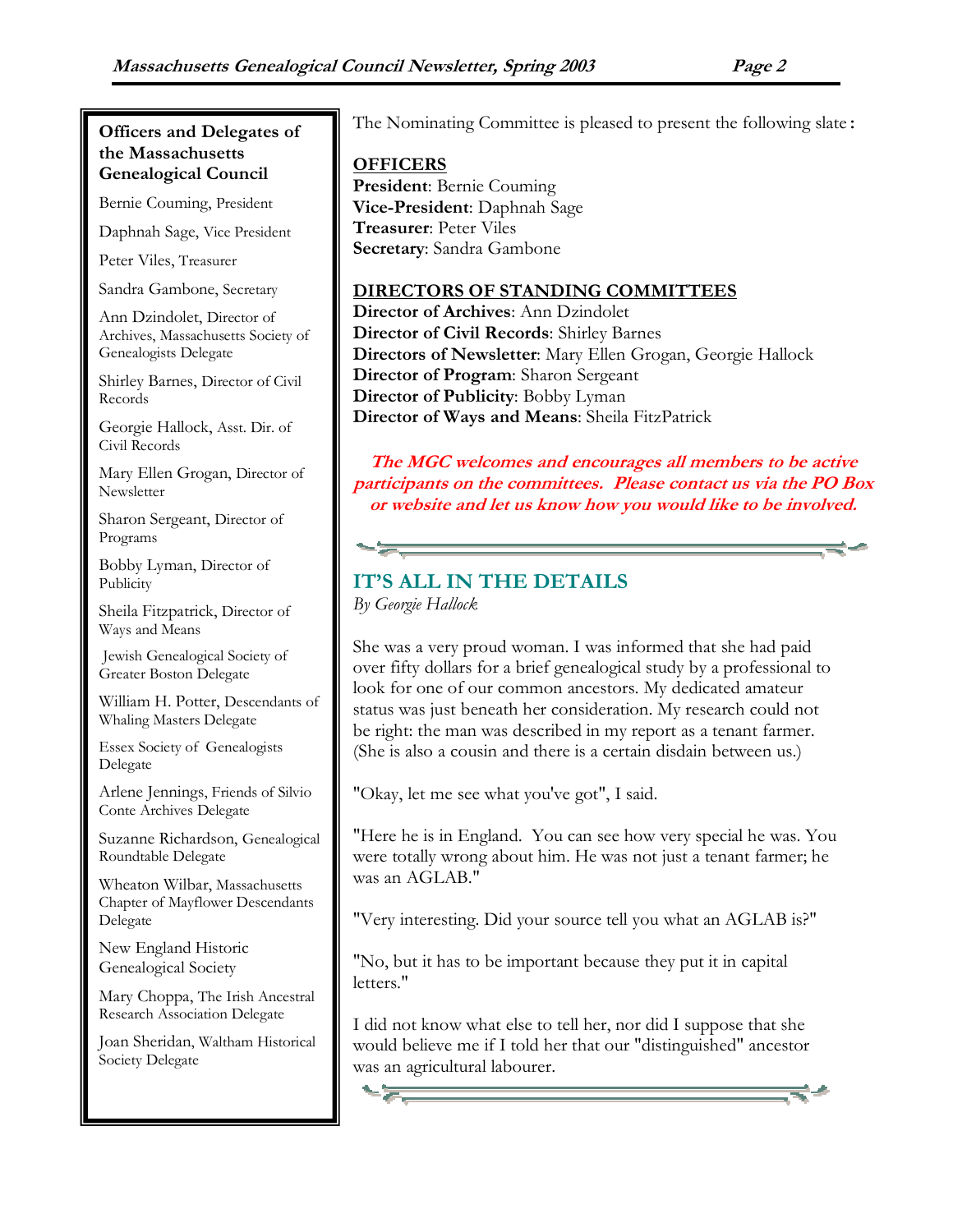# MASSACHUSETTS VITAL RECORDS LEGISLATION REVIEW

By Sharon Sergeant, Director of Programs

Budgetary difficulties now present the strongest motivation for changes. A special Senate committee comprised of Robert E. Travaglini, Stan Rosenberg, Cynthia Stone Creem, Susan C. Fargo, Harriette L. Chandler, Robert O'Leary and Michael R. Knapik issued A Report of the Special Committee to Recommend Mitigation for Local Aid Cuts with the following recommendation:

"Relating to Birth, Marriage, and Death Records (HD2428)

- The bill relating to the birth, death and marriage records would permit the development of a statewide database to serve the needs of the public.
- Through a surcharge on certified copies of vital records, the state projects income of \$1.28 million in the first year, rising to \$2.09 million in the seventh year, with surpluses ranging from \$327,000 to \$663,000." (see http://www.stanrosenberg.com/mitigation.html )

The bills filed in the legislature present a murkier picture. Contact your legislator for copies of these bills. Several close vital records!

The MGC created Senate Bill 405 AN ACT RELATIVE TO BIRTH, MARRIAGE AND DEATH RECORDS a petition of Susan C. Fargo, Charles E. Shannon, Susan W. Pope, Robert L. Hedlund and other members of the General Court. http://www.state.ma.us/legis/bills/st00405.htm

Senate Bill 408 RELATIVE TO THE MANAGEMENT OF CERTAIN RECORDS a petition of Guy W. Glodis, Bruce E. Tarr, Brian A. Joyce, Anthony J. Verga and John P. Fresolo for legislation relative to the management of adoption records by city and town clerks http://www.state.ma.us/legis/bills/st00408.htm

Senate Bill 443 AN ACT RELATIVE TO THE USE OF ELECTRONICALLY RECORDED VITAL RECORDS a petition of Michael W. Morrissey – most notably "Special certified copy", may include, but are not limited to, professional, personal or genealogical research. http://www.state.ma.us/legis/bills/st00443.htm

Senate Bill 533 AN ACT RELATIVE TO THE ELIMINATION OF RESEARCH FEES AT THE DEPARTMENT OF PUBLIC HEALTH'S VITAL RECORDS DEPARTMENT a petition of Irving R. Murstein and Robert L. Hedlund http://www.state.ma.us/legis/bills/st00533.htm

House Bill 143 Petition of William M. Straus for legislation to regulate the use of social security numbers for identification purposes in the Commonwealth http://www.state.ma.us/legis/history/h00143.htm

House Bill 545 Petition of Thomas P. Kennedy and Robert S. Creedon, Jr., relative to the issuance of certified birth records to Native Americans ( to correct the race listed on their birth certificates at no charge when proof is presented). http://www.state.ma.us/legis/history/h00545.htm

House Bill 1085 Petition of Elizabeth Poirier, Jo Ann Sprague, Michael J. Coppola, Scott P. Brown, Martin J. Walsh and Shirley Gomes relative to access to birth records of certain persons born out of wedlock (opens records in those cases where the father's name is listed). http://www.state.ma.us/legis/history/h01085.htm

House Bill 1321 of J. James Marzilli, Jr. relative to the treatment of vital records of certain non-marital children. http://www.state.ma.us/legis/history/h01321.htm

House Bill 1465 Petition of Daniel E. Bosley relating to birth, marriage and death records [This is a resubmission of the July 2002 version of the H5158 bill which last year passed the House and was blocked in the Senate.] http://www.state.ma.us/legis/history/h01465.htm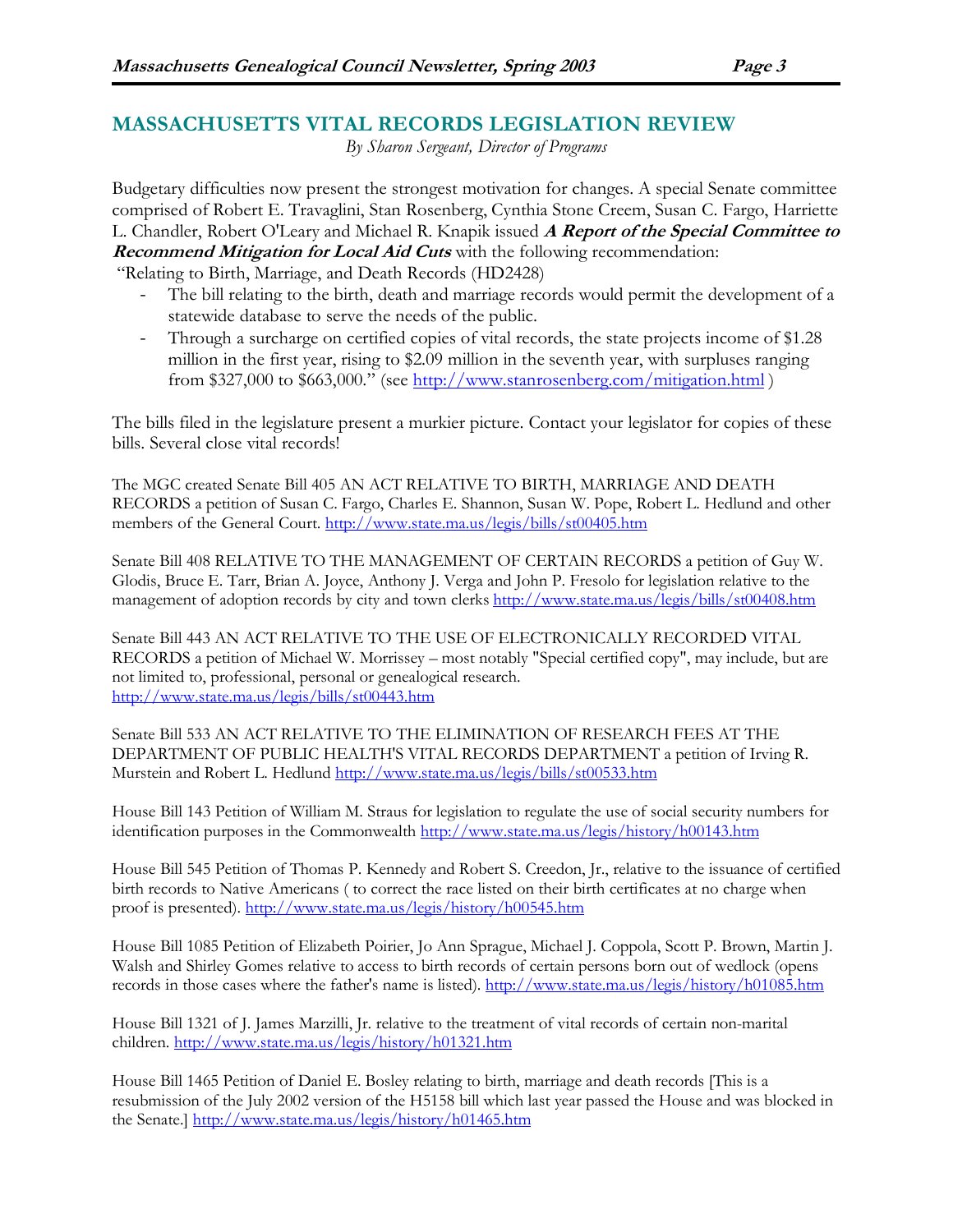House Bill 1656 Petition of of Peter V. Kocot relative to the issuance of certified birth records to Native Americans. http://www.state.ma.us/legis/history/h01656.htm

House Bill 1661 Petition of Anthony J. Verga and Christopher P. Asselin relative to disclosure of information concerning certain birth, marriage and death records - closes all birth records after 1913 and all marriage and death records after 1953, such that only immediate family or representatives may access either the indices, the records or the certificates – at the discretion of the custodian. http://www.state.ma.us/legis/history/h01661.htm

House Bill 2233 Petition of Thomas J. O'Brien, other members of the House and another relative to birth, marriage and death records. http://www.state.ma.us/legis/history/h02233.htm

House Bill 2459 Petition of Paul C. Casey relative to the issuance of certain birth and marriage records exempts vital records recorded before 1 Jan 1841 [that is, before reporting to the state was required] and those for which volunteer waivers were registered from Section 2A of chapter 46 of the General Laws. http://www.state.ma.us/legis/history/h02459.htm

House Bill 3147 Petition of Brian S. Dempsey for legislation to further regulate the issuance of death certificates. http://www.state.ma.us/legis/history/h03147.htm

#### FROM DESK OF THE PRESIDENT (continued from page 1)

At any rate, this is our initial read of the situation. The MGC has formed a committee to monitor and interact on behalf of our proposal. We will study the language of each bill and have already begun further proposed modifications to our bill to attempt to bring our proposal closer to the DPH bill elements. Needless to say, these adjustments shall not condone the closing of access to records long held as public information in Massachusetts. We hope, prior to public hearings, to gain access at the table where language evaluation and adjustment is prepared. There is not much optimism that we will gain that access, and actual progress will likely be made only as we face the committee at the public hearing. As soon as we have a public hearing date we'll notify the community. I'm sure that our webpage and our e-mail contact lists will suffice to spread the alarm. Those not online who wish notification should make arrangements with friends who are online.

The public hearings are done in bill categories, such as telecommunications, utilities, licensing, gaming, et cetera. The seven filed bills for vital records will be taken up together under the umbrella of "miscellaneous category". They have typically been held in late March or April, and this year there seems to be little chance of any hearings before April. (An early calendar of hearings was proposed by the Joint Committee on Governmental Regulations responsible for this issue, but that was aborted when the Sergeant at Arms was unable to assign any hearing room for the proposed schedule. That Committee's first public hearing, regarding gaming - of eight bill categories, has now been proposed for April 18th but may well be cancelled for lack of meeting space assignment.) Note that this Committee has 198 bills before it in these 8 categories.

Please continue to watch this space in future editions for updates as they unfold. Of course those of you registered to attend our Annual Meeting Conference on the 29th of this month at Regis College in Wellesley MA will participate in ongoing discussions and the latest news at that time.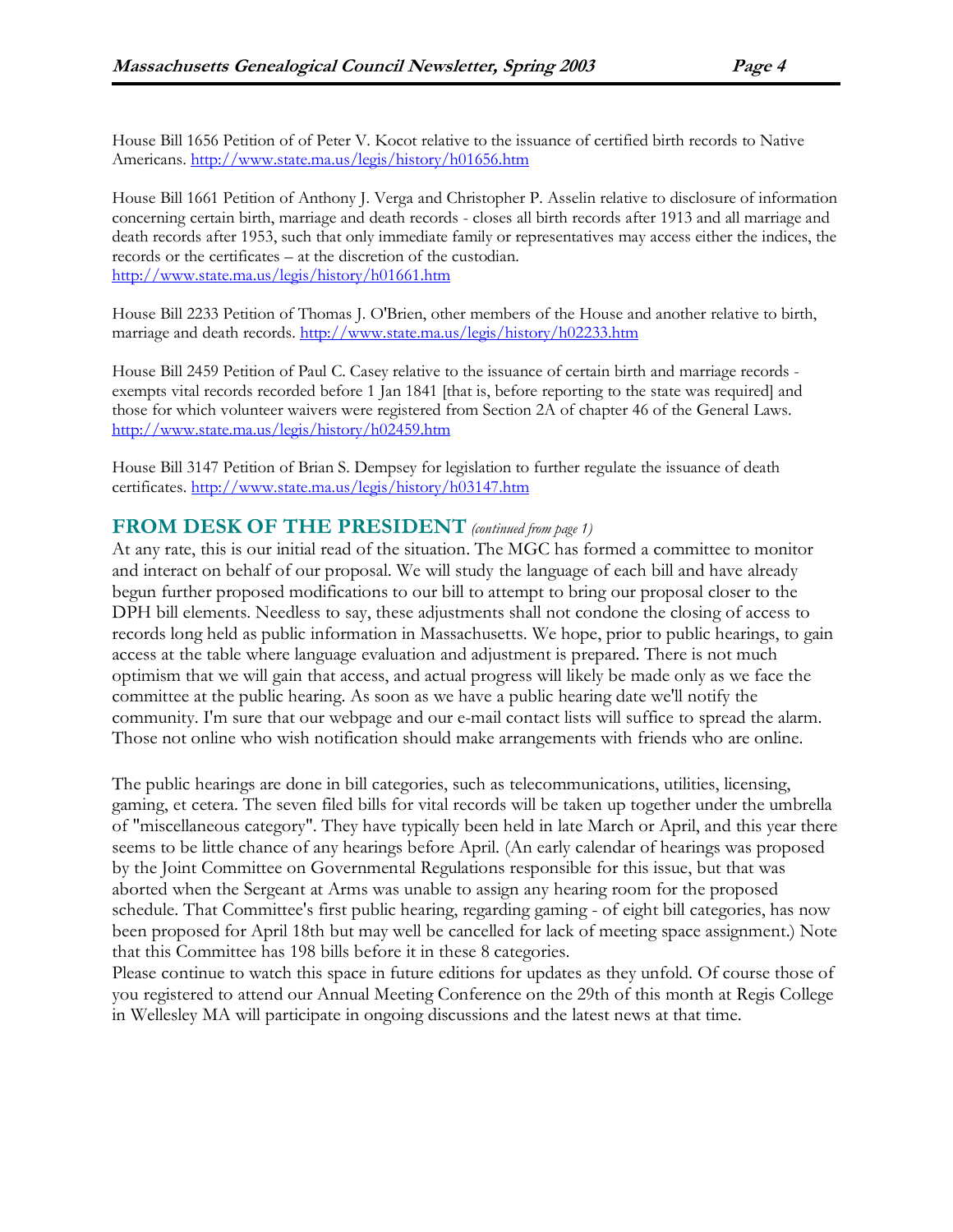# IDENTITY THEFT

By Mary Ellen Grogan and Georgie Hallock

Identity theft is commonly cited as the reason for closing access to vital records. In fact, identity theft is very seldom the result of open vital records.

According to the United States Postal Services Publication 280:

Identift theft involves acquiring key pieces of someone's identifying information, such as name, address, date of birth, social security number and mother's maiden name, in order to impersonate them. This information enables the identity thief to commit numerous forms of fraud which include, but are not limited to, taking over the victim's financial accounts, opening new bank accounts, purchasing automobiles, applying for loans, credit cards, and social security benefits, renting apartments, and establishing services with utility and phone companies.

The Post Office website (http://www.usps.com/postalinspectors/idthft\_ncpw.htm) states:

Identity theft is now the No. 1 consumer fraud in the nation. It almost always involves the U.S. Mail. U.S. Postal Inspectors, charged with protecting the nation's mail system from criminal misuse, recommend you follow these guidelines:

- Deposit outgoing mail in a designated collection box and promptly remove mail from your mailbox after delivery.
- Shred pre-approved credit applications and all other financial documents before discarding them in the trash.
- Every year, order and thoroughly review copies of your credit report from each of the three major credit reporting agencies.
- Never give personal identifying information over the telephone or the Internet unless you initiated the contact.

What's the primary source of information used in identity theft? Information you supply yourself to obtain loans, credit cards, etc.

The Associated Press reported on Monday, November 25, 2002:

Largest identity theft ring in U.S. history busted: Information taken from more than 30,000 Manhattan U.S. Attorney James Comey said the arrests mark the largest identity theft case in U.S. history, with initial losses pegged at \$2.7 million and growing. More than 15,000 credit reports were stolen using passwords belonging to Ford Motor Credit Corp. to access information from Experian, a commercial credit history bureau, officials said. Credit reports also were stolen from other companies, authorities said. Authorities say the scheme began about three years ago when a help-desk worker at a computer software company, agreed to give an unidentified co-conspirator the passwords and codes for downloading consumer credit reports. Victims have reported losing money from their bank accounts, seeing their credit cards hit with unauthorized charges, and having their identities assumed by strangers. [Editor's Note: this paragraph is an edited version of the original. Quotes, names and descriptions have been deleted for space reasons.]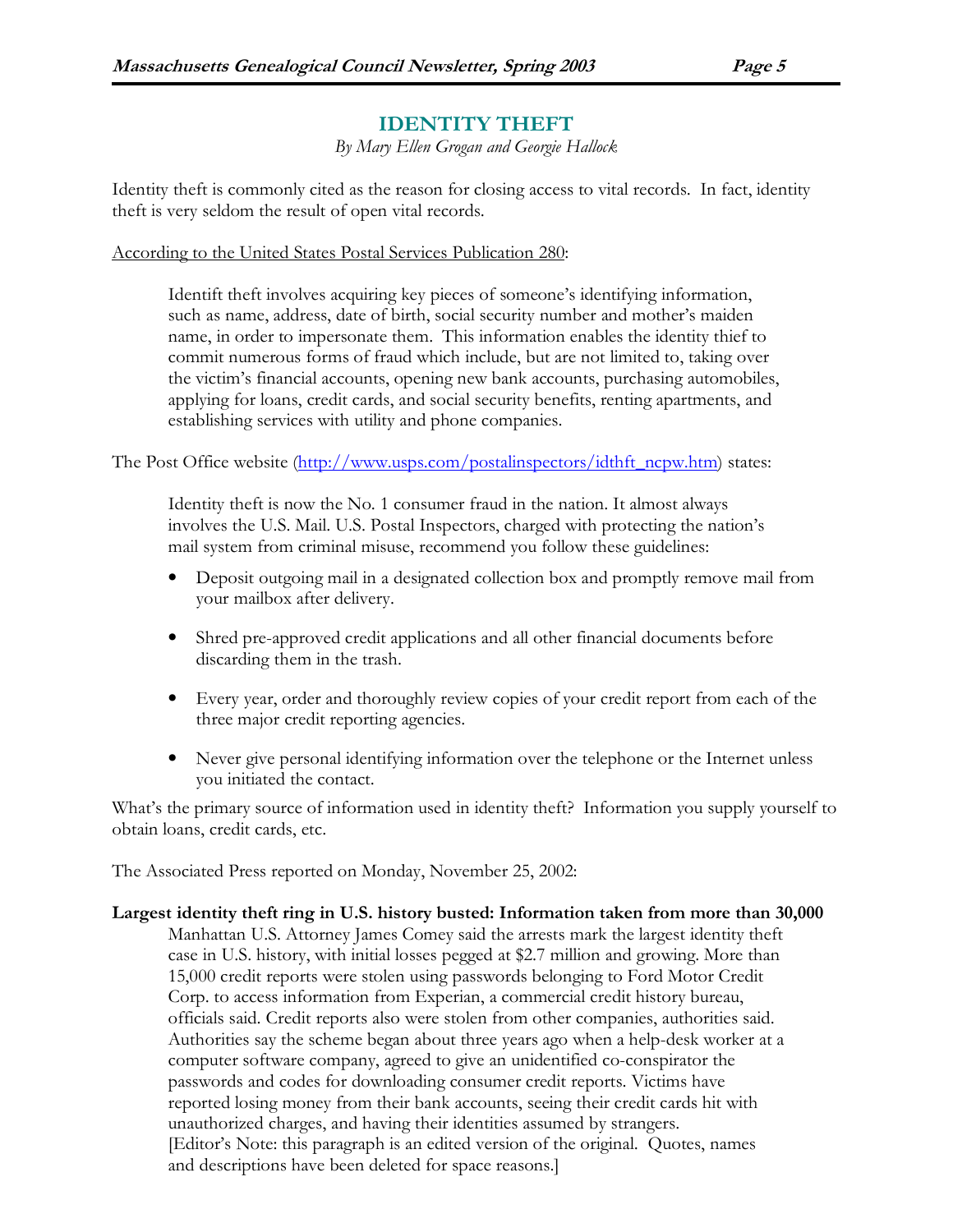# LAWMAKING IN MASSACHUSETTS Observing a Committee Hearing | Observing a House or Senate Session

Participating in the Legislative Process | Glossary of Terms

[This document is provided on the webpage of the General Court of Massachusetts. It is an excellent presentation of the legislative process. We have printed it here unedited and complete because it is a valuable resource for all our members. See also: http://www.state.ma.us/legis/lawmkng.htm]

The responsibility for enacting laws in Massachusetts rests primarily with the state legislature, formally known as the General Court. It is divided into two branches: a 160-member House of Representatives and a 40-member Senate. The two legislative branches work concurrently on pending laws brought before them.

Lawmaking begins in the House or Senate Clerk's office where petitions, accompanied by bills, resolves, etc., are filed and recorded in a docket book. The clerks number the bills and assign them to appropriate joint committees. There are 21 of these committees, each responsible for studying the bills which pertain to a specific area (i.e., taxation, education, health care, insurance, etc.). Each committee is composed of six senators and eleven representatives.

The standing committees schedule public hearings for the individual bills, which afford citizens, legislators and lobbyists the opportunity to express their views. Committee members meet at a later time in executive session\* to review the public testimony and discuss the merits of each bill before making their recommendations to the full membership of the House or Senate. The committee then issues its report, recommending that a bill "ought to pass" or "ought not to pass" and the report is submitted to the Clerk's office.

NOTE: An "executive" session in the legislature is not private. The public may observe, but not participate in, these meetings.

The first reading of a favorably-reported bill is automatic and occurs when the committee's report appears in the Journal of the House or Senate Clerk. Matters not requiring reference to another Joint, House or Senate committee are, following the first reading, referred without debate to the Committee on Steering and Policy in the Senate (except certain special laws relative to a city or town), or placed in the Orders of the Day (the Calendar) without debate, for a second reading in the House.

If a bill affects the finances of the Commonwealth, it is referred to the Senate or House Committee on Ways and Means after the first reading. If it affects county finances, the bill is read and referred to the Committee on Counties of the House (if the matter is reported into the House).

Adverse reports ("ought not to pass") are also referred to the Committee on Steering and Policy\* in the Senate or placed without debate in the *Orders of the Day* for the next session of the House. Acceptance by either branch of an adverse report is considered the final rejection of the matter. However, an adverse report can be overturned. A member may move to substitute the bill for the report, and, if the motion to substitute carries, the matter is then given its first reading and follows the same procedure as if reported favorably by committee.

NOTE: The Committee on Steering and Policy was established in 1986 to advise the Senate on the order of priorities of the matters referred to it, on the urgency for consideration of such matters, and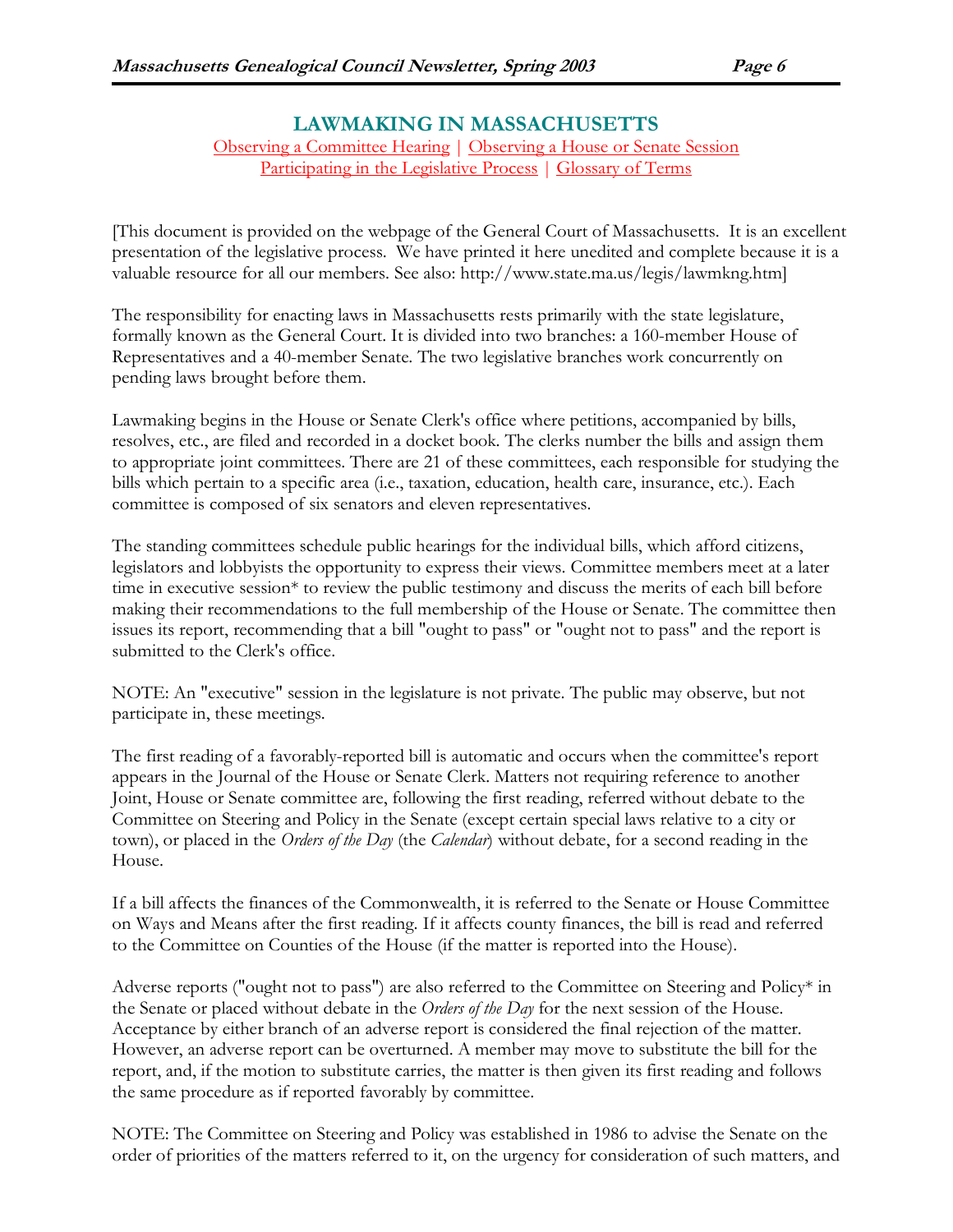on alternative methods of responding to such matters. The committee is required to report on the Senate floor on the bills referred to it no later than 30 days after receiving them, and before the last formal sitting of the legislative session.

After a bill takes its second reading, it is open to debate on amendments and motions. Following debate, a vote is taken and if the bill receives a favorable vote by the membership, it is ordered to a third reading and referred to the Committee on Bills in the Third Reading. This amounts to preliminary approval of the bill in that branch.

That committee examines technical points, as well as the legality and constitutionality of the measure, and ensures that it does not duplicate or contradict existing law. The committee then issues a report and returns the bill to the House or Senate for its third reading. At that time, legislators can further debate and amend the bill. Following the third reading, the body votes on "passing the bill to be engrossed."

The bill must then pass through three readings and engrossment in the second legislative branch. Should that occur, it is sent to the Legislative Engrossing Division where it is typed on special parchment in accordance with the General Laws.

However, if the second branch passes an *amended* version of the bill, the legislation returns to the original branch for a vote of concurrence in the amendment. If concurrence is rejected, a conference committee consisting of the three members from each legislative branch representing both political parties may be formed to effect a compromise piece of legislation. When a compromise is reached, the bill is sent to both legislative branches for their approval.

A vote "to enact" the bill, first in the House and later in the Senate, is the final step in the passage of a bill by the legislature.

Following enactment, the bill goes to the governor, who may sign the bill into law, allow it to become law without signing it (if the governor holds the bill for ten days without taking any action while the legislature is in session, it becomes law without his or her signature), veto it, or return it to the legislature with recommended changes. If the legislature has concluded its yearly session, and the governor does not sign the bill within ten days, it dies. This is referred to as a "pocket veto." The ten-day period includes every day except Sundays and holidays, and it begins the day after the legislation is laid on the governor's desk.

A bill signed by the governor, or passed by two-thirds of both branches over his veto, becomes a law. It is usually effective in ninety days. The day after the governor signs the bill is considered to be the first day, and each succeeding day, including Sundays and holidays is counted until the ninetieth. Laws considered "emergency" in nature take effect immediately upon signing if the legislature has voted to attach an "emergency preamble" to the bill. Adoption of the preamble requires a two-thirds standing vote of the membership.

The governor may also declare an act to be an emergency law and make it effective at once. A special act takes effect thirty days from the day it is signed, unless it contains a provision to make it effective immediately.

# The Legislative Process: Accessible to All

The workings of the legislature are accessible to you as a citizen of Massachusetts. You are strongly encouraged to observe the proceedings at the State House.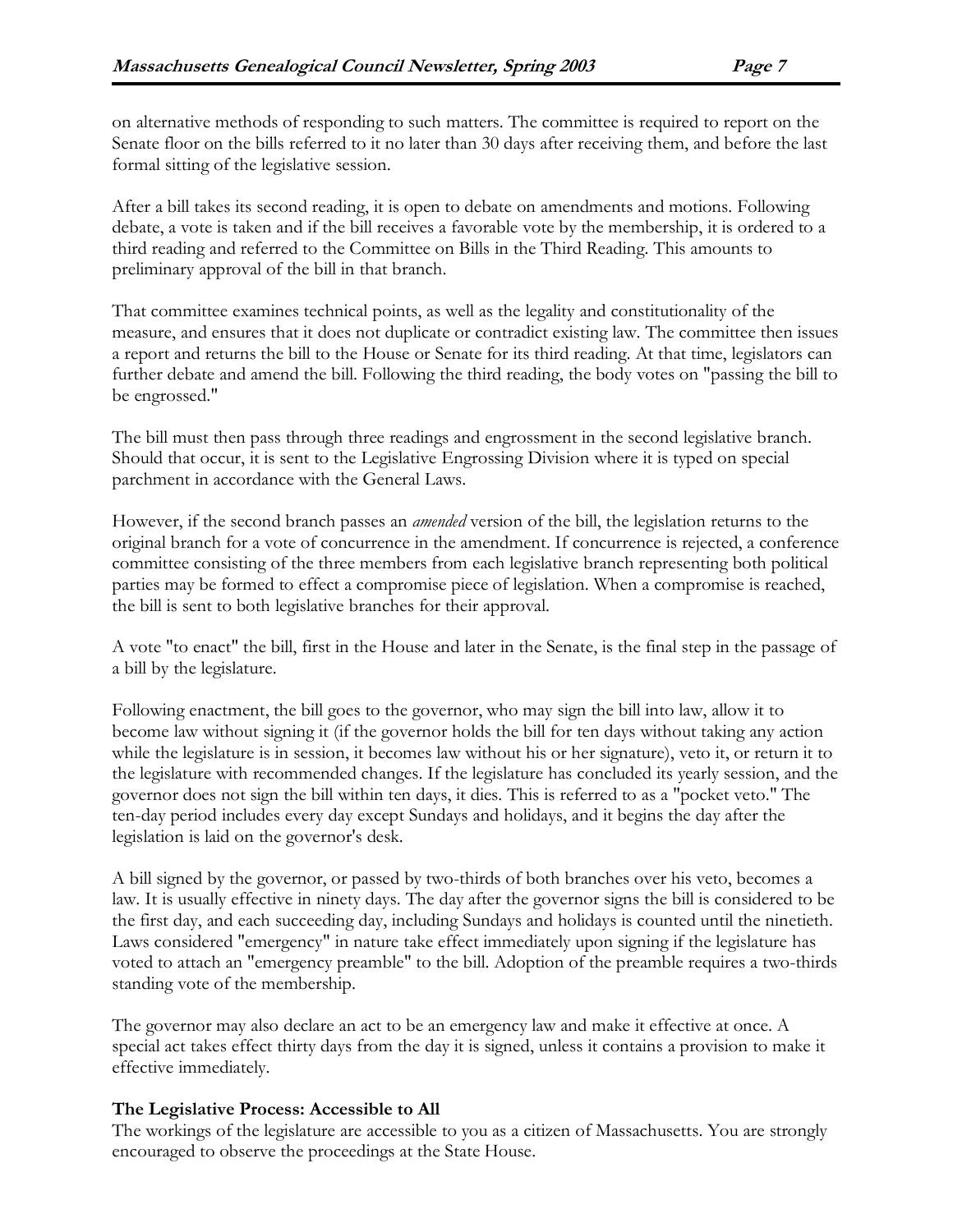#### Observing a committee hearing

Call the House Clerk's office at 722-2356 or the Senate Clerk's office at 722-1276 or check the newspapers for the schedules of public hearings on legislative proposals. Most hearings occur during the morning, Monday through Thursday, between February and April.

Upon arrival at the State House, go to the Legislative Documents Division (Room 428), where you can obtain a copy of the *Daily List of Legislative Committee Hearings*. It contains a list of bills upon which testimony will be heard on that day. Bills concerning the same general subject are usually grouped together and heard at a single hearing.

Copies of bills under consideration may be secured either in Room 428 or in the hearing room. Also available to you are Bulletins of Committee Work, containing the names of the members of each committee, as well as a listing and brief legislative history of all bills assigned to each committee. Most hearings are informal. Visitors are allowed to enter and leave the hearing room at any time during the proceedings.

The Senate or House chairperson conducts the hearing on matters before joint committees. Bills are generally discussed in the order of their appearance in the *Daily List*. Customarily, the testimony of the proponents is presented first, followed by that of the opponents. Legislators and constitutional officers are permitted to speak out of turn.

The hearing ends following completion of testimony on the bills under consideration. Later, the members meet in executive session to discuss the bill as described earlier.

#### Observing the House or Senate in Session

The House of Representatives and the Senate usually meet Monday through Wednesday at 1:00 p.m. in formal session, and Thursday at 11:00 a.m. without a Calendar. Formal sessions of the House and Senate are broadcast live on local television (Channel 44).

Public galleries for observing the activity within the chambers are located on the fourth floor and visitors are permitted to enter and leave freely.

The presiding officers in each chamber are elected by the full membership of the respective branches at the beginning of each biennial session of the legislature. The presiding officer in the House is the Speaker of the House; in the Senate, the presiding officer is the Senate President. The presiding officer first takes up matters which are not listed in the *Calendar*, such as reconsideration or enactment of bills, and adoption of resolutions and orders. The body then proceeds to those matters listed in the Orders of the Day. Informal, or non-Calendar sessions consider only non-controversial matters.

You may obtain the *Calendar* for the House or Senate sessions from the Legislative Documents Division, Room 428. This document will enable you to follow the proceedings of the legislative session.

The clerk of each branch reads each bill by title before any action is taken on it. The clerk's staff records the proceedings of each session. Any member desiring to debate a specific item on the Calendar calls out "pass" when the item is read by the clerk. The item is then "passed" for debate. After all non-controversial items are disposed of, the "passed" items are taken up.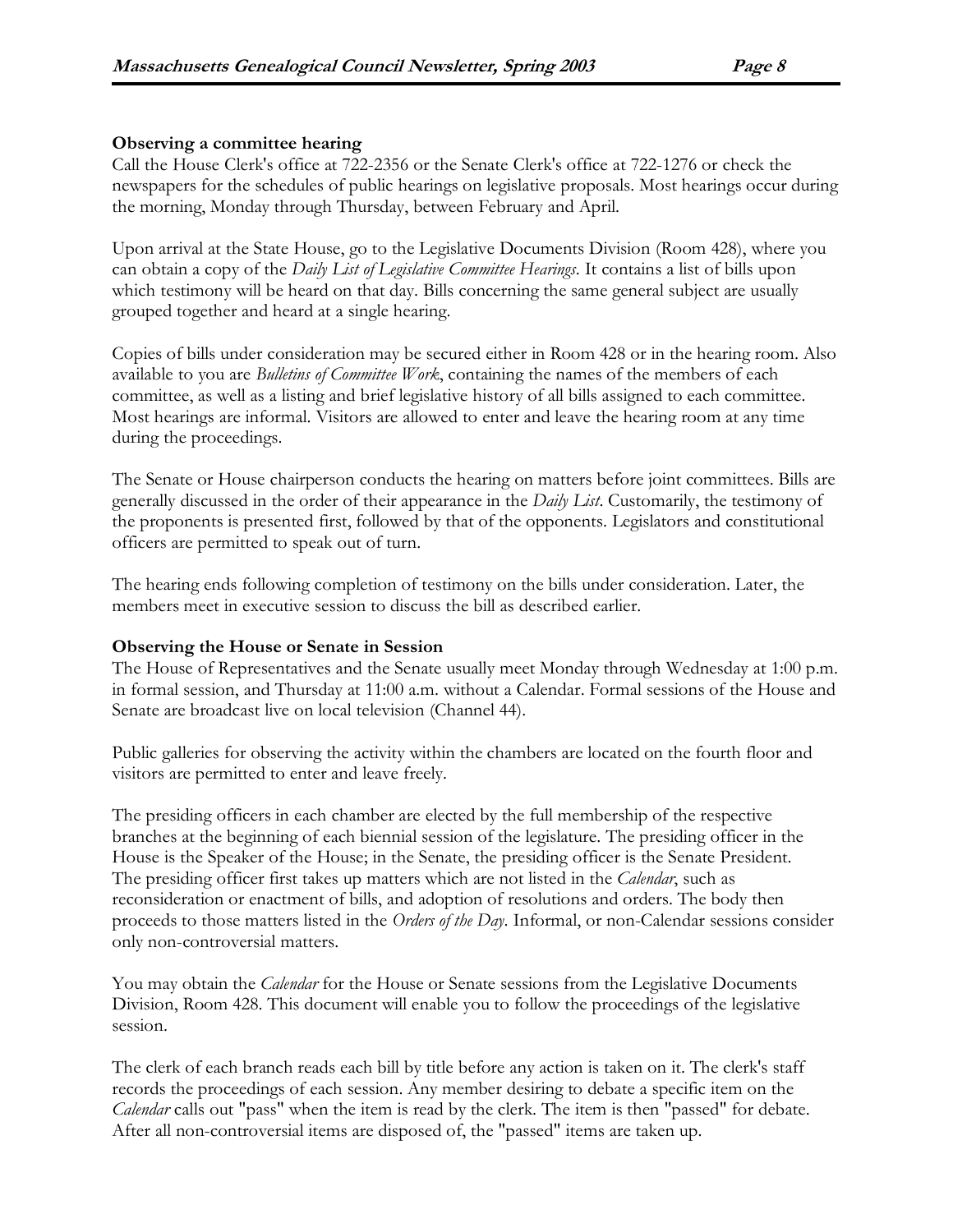Debate on a bill may occur during the second and third readings. The clerk identifies the bill by title before debate is allowed to begin. Following the conclusion of debate, a vote is taken.

When a vote is taken on a bill, the presiding officer in each branch calls, "all those in favor, say 'aye'; opposed 'nay'." He or she then interprets the consensus of the membership. A member doubting that ruling may request a standing vote or a roll call. The later is ordered if at least twenty members of the House support it. In the Senate, one-fifth of the members must support the request for a roll call.

In the Senate, roll call votes are conducted orally. Each member's name is read and the vote recorded, with the results tallied by the clerk. An electronic voting system is used in the House. There, each representative is assigned a desk with a roll call box, which is connected electronically to the roll call boards\* in the front of the House chamber. During the vote, a member presses either a "yea" or a "nay" button on his or her desk corresponding respectively to either a green or red light beside the member's name on the roll call board.

NOTE: The roll call board on the left side of the chamber contains the names of the majority membership, beginning with members of the leadership. The remaining party members are listed below in alphabetical order cont onto the board on the right side of the chamber. Members of the minority party leadership and their members follow.

When the vote is completed, a tally is shown at the top of the boards, beneath the number of the bill upon which the vote was taken.

## Participating in the Legislative Process.

Massachusetts citizens are permitted and encouraged to take an active role in the lawmaking process of the state legislature. It is a good idea for a person who feels strongly about an issue to present his or her ideas to a representative or senator. That person may discover that those concerns have already been formulated into a bill which is awaiting legislative action. If not, the citizen is allowed to file legislation addressing the subject. Massachusetts is one of the few states to allow its citizens to do so. This access is called the "right of free petition."

Although it is not mandatory that a representative or senator sponsor a citizen's bill, the rules of the House and Senate provide that a petition must be endorsed for presentation by a member before it can be considered by the General Court. Obtaining the support of individual legislators, then, is most advisable.

Due to the new rules established to allow the carry over of legislation from the first to the second year of a term of the General Court, legislation must be filed in either the House or Senate Clerk's office by the first Wednesday in December prior to the first year of the term of the General Court. Legislation filed subsequent to the filing deadline would thus be subject to Joint Rule 12 and would require approval by the committees on Rules of the Two Branches. Only matters filed by the Governor and matters that have local approval of a city or town would be exempt from the joint rule provision.

When a bill is filed, it is recorded in a docket book in the Clerk's office. The book provides the name of the legislator filing the bill, the names of the petitioners, the subject matter of the bill and the number the bill has been given for the legislative session. The books are especially useful when one is trying to locate various pieces of legislation of a similar nature before the Legislative Bulletin is published or the formal listing of all legislation appears in the subject index. (A partial subject index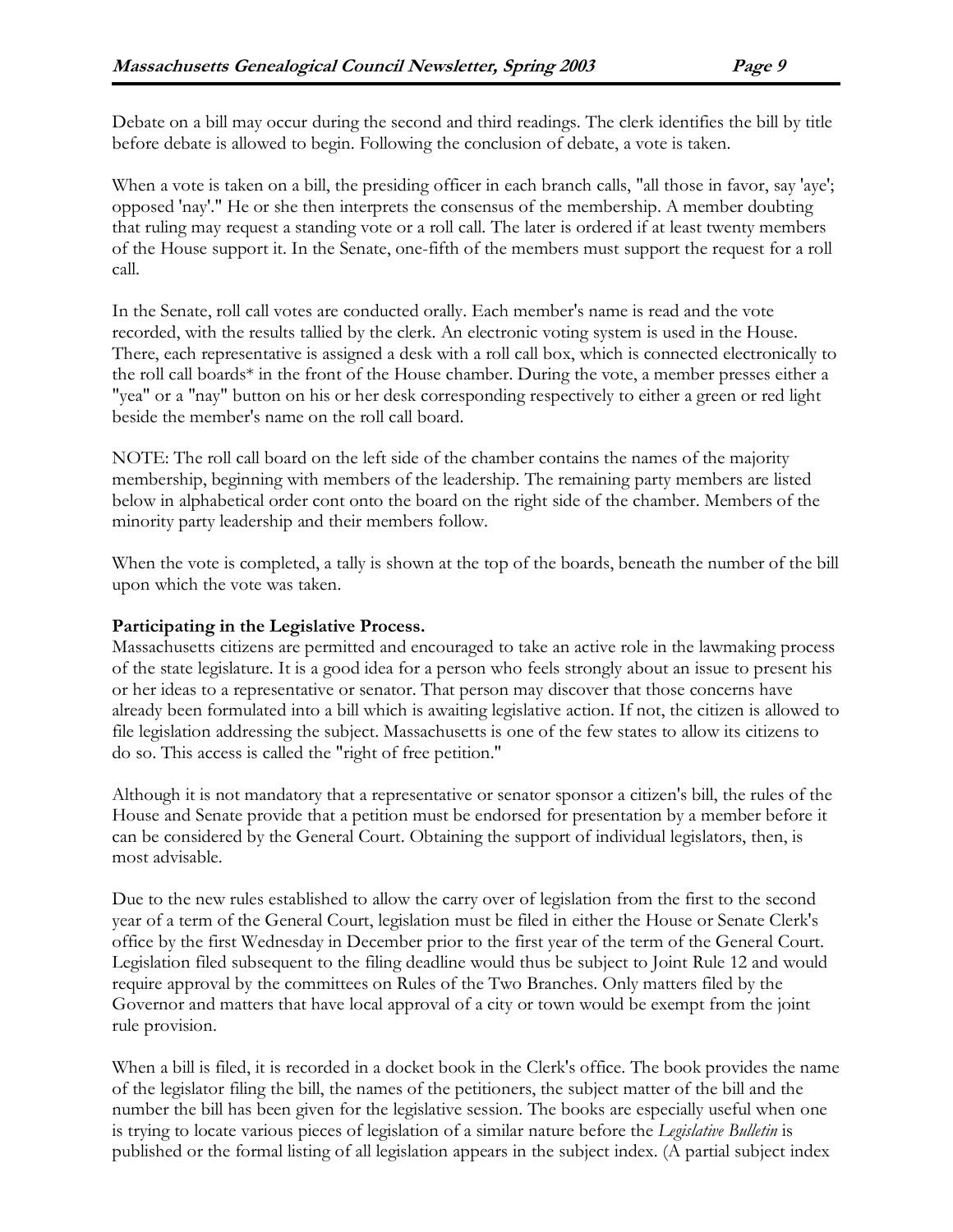is available in the Clerk's offices shortly after all legislation has been filed in the first year of a term of the General Court; a more complete version is available usually by mid-year. Pending legislation from the first term is now carried over into the second term, effective with the 1995-1996 session of the General Court).

The petitioner may want to contact other petitioners whose legislation addresses the same issue as the one in which he or she is interested. Working cooperatively rather than independently can increase the impact of the proponents' arguments.

A petitioner should be well-prepared before testifying at a public hearing. Well-organized, wellresearched presentations and statements naturally have a positive influence on committee members. If unable to attend a public hearing, a petitioner should prepare written testimony which can be accepted by a committee before the scheduled hearing.

Petitioners should prepare a summary of the planned testimony and make a number of copies for distribution to committee members, staff members and any media representatives present. This allows members to make notes on the testimony while the petitioner is speaking. If the petitioner is serving as a spokesperson for a group, he or she should mention that to the committee prior to testifying. Very often, only written testimony is accepted on refiled bills.

At the conclusion of the presentation, committee members may request further information or clarification. After all testimony is heard, the hearing is complete and the committee will meet, in executive session, either that day or at a later time, to decide whether to issue a favorable or unfavorable report.

The committee report is crucial to the survival of a bill, since the recommendations of all committee reports are generally followed by the legislature.

"Money" bills (bills imposing a tax) must be first reported in the House. Following the first reading of such a bill it is referred to the House Committee on Ways and Means for further study. Ways and Means issues a report which is sent to the House; the bill is then read a second time and continues through the legislative process. The same procedure is followed when the bill reaches the Senate. Petitioners should remain in contact with the Clerk's office or the appropriate committee to find out when the bill will receive a reading before the full body. Petitioners should also try to attend that legislative session so that they can encourage support of legislators to speak in favor of the bill. If the bill survives the debate in the second reading, a vote will be taken on "ordering the bill to a third reading," and the process continues as described earlier.

As the bill continues through the legislative process, the petitioner should work to convince legislators to support it. The survival of any bill depends on continued favorable votes in both branches of the legislature.

If the bill passes in both branches, it is sent to the House and then to the Senate for a "vote to enact" the bill. Enactment is usually a formality but it does represent the final passage of a bill by the legislature.

The last step in the process is action by the governor. Letter-writing campaigns and telegrams are often utilized to acquaint the governor with citizen support or opposition.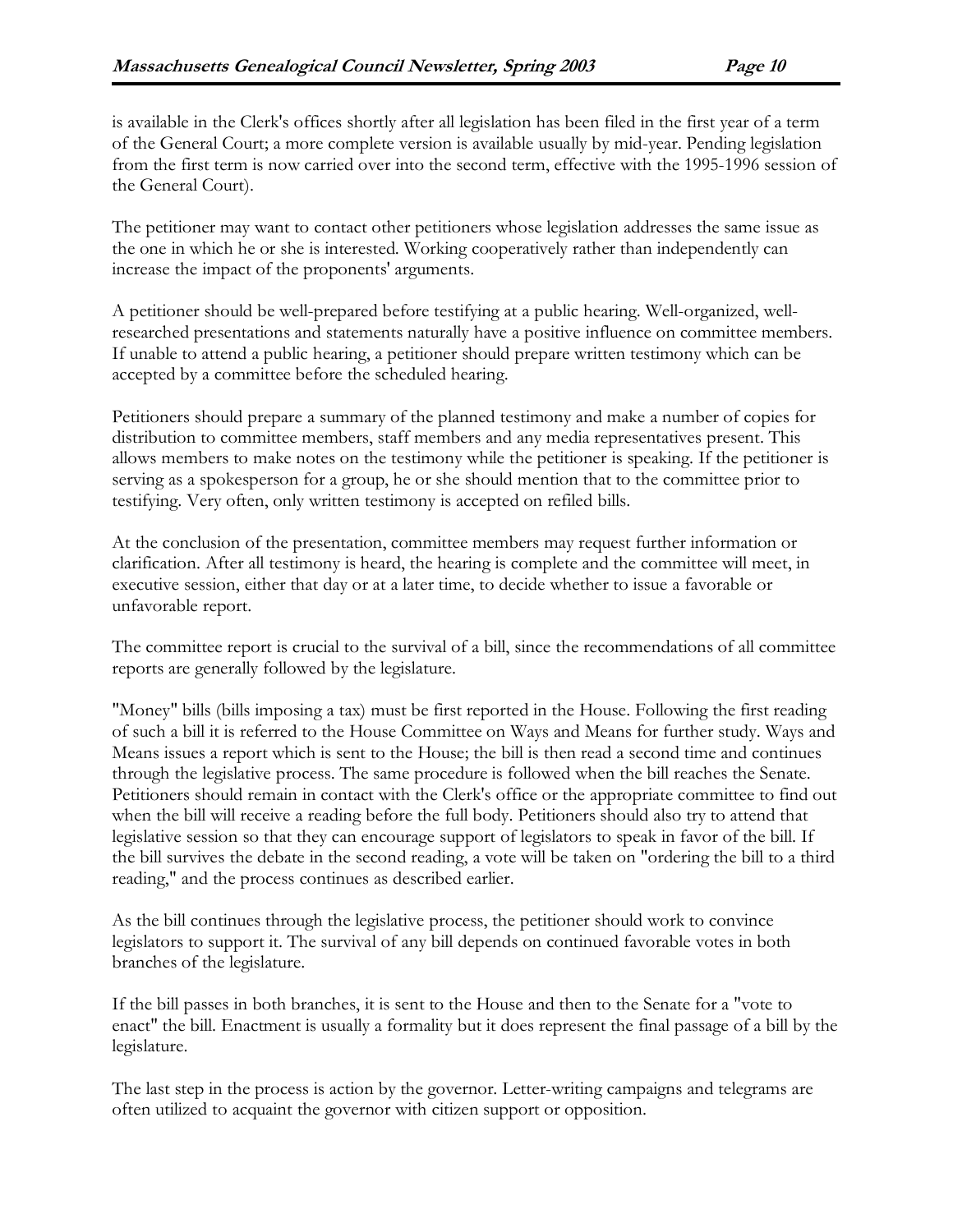After the bill is signed by the governor, it becomes law, usually effective in ninety days. However, there may be an "emergency preamble" attached to some laws, making them effective immediately, as explained earlier.

The process of bringing a bill to fruition as a law in Massachusetts is a long, often tedious, one. However, it is also very exciting and extremely worthwhile. It brings the average citizen of the Commonwealth much closer to state government. And, quite likely, if a petitioner is successful in gaining acceptance for the legislation, that law will be in existence long after he or she and all the legislators who passed it have departed from the scene.

### Glossary of Terms.

Act: A bill that has been signed into law by the governor.

Acts and Resolves: A compilation of the bills and resolves enacted and passed by the legislature and signed by the governor. Bound in a volume on a yearly basis.

Adjournment: Termination of daily session.

Adverse Report: A committee recommendation that a matter ought not to pass.

Bill: Document accompanying a petition, usually asking for legislative action of a permanent nature. Committee on Bills in the Third Reading: A committee of three which is empowered to examine and correct bills and resolves prior to their final reading in the Senate or House, resolutions prior to their adoption, and amendments to bills, resolves and resolutions adopted by the other branch and before the body for concurrence.

Concurrence: Agreement by one branch with an action originating in the other branch.

Conference Committee: Committee consisting of three members from each body (one senator and one representative acting as chairmen) appointed by the legislative leaders to resolve differences between the two bodies with regard to specific matter. Failure of the committee to agree or failure of one body to accept the committee's recommendation results in the appointment of a new conference committee.

Daily List: List of committee hearings giving the committee, its matters, and the time and room number of each hearing.

Emergency Preamble: A preamble to a bill setting forth the facts constituting an emergency, and the statement that the law is necessary for the immediate preservation of the public peace, health, safety or convenience. Matters with emergency preambles become law immediately upon approval by the governor. Either the governor or the legislature may attach a preamble.

Enactment: Final passage of a bill by the House or Senate.

Engrossed Bill or Resolve: Final version of a bill or resolve before the House or Senate for final action after being typed on special parchment by the Legislative Engrossing Division and citified by the clerk.

Favorable Report: A committee recommendation that a matter ought to pass. A matter takes its first reading at this time.

Formal Session: Meeting to consider and act upon reports of committees, messages from the governor, petitions, orders, enactments, papers from the other branch, matters in the Orders of the Day, and various other matters which may be controversial in nature and during which roll call votes may be taken.

General Laws: Legislative act applying generally to the Commonwealth and its citizens.

House and Senate Rules: Rules of order and procedure adopted by that branch at the beginning of each biennial session.

Informal Sessions: Meeting designated by the Speaker of the House and Senate President to consider reports of committees, enactments, papers from the other branch, amendments, matters in the Orders of the Day, and various other matters which are of a non-controversial nature. Any session may be declared an informal session with prior notice given, or in cases of an emergency.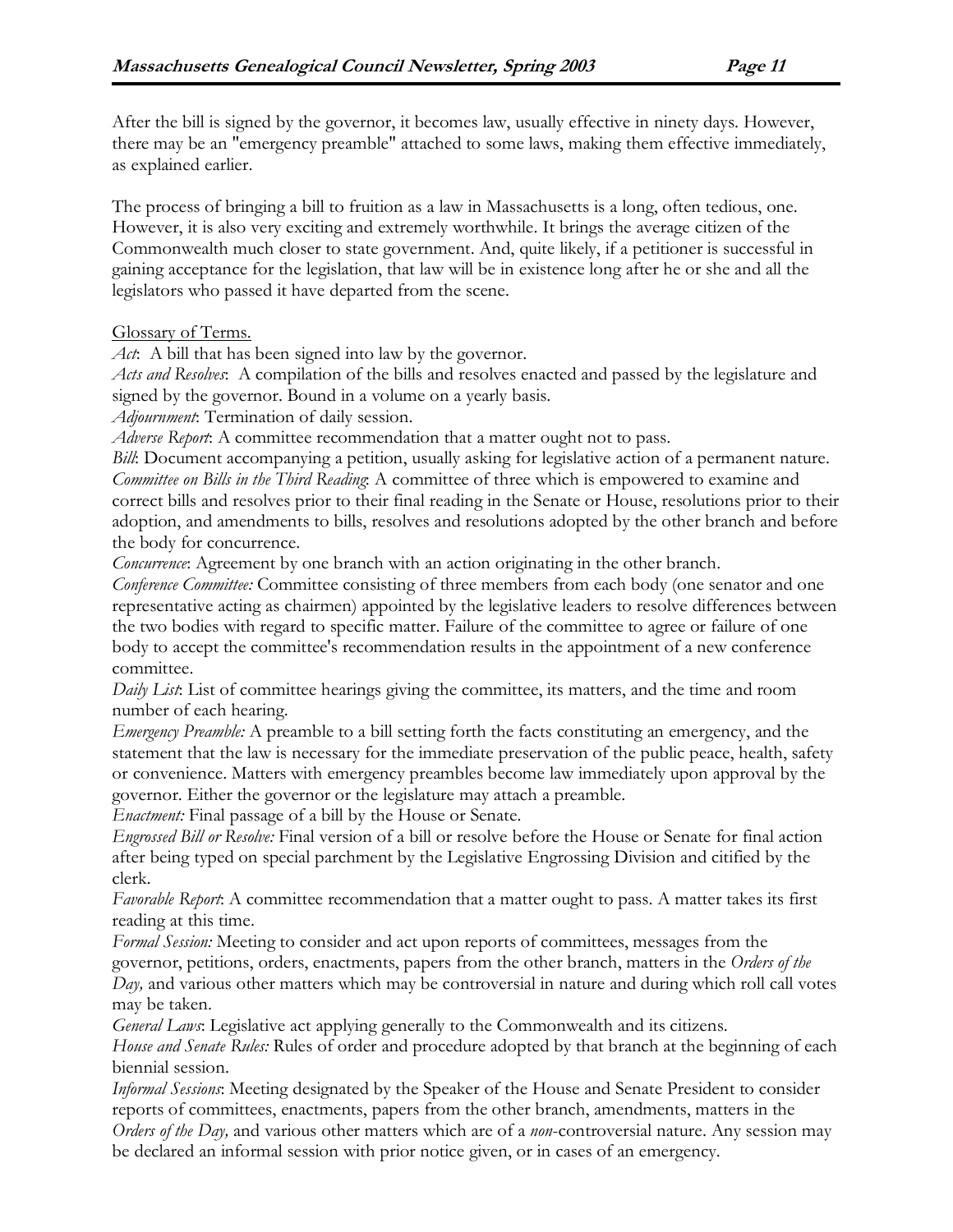Initiative Petition: Request by a specified number of voters to submit a constitutional amendment or law to the people for approval or rejection. The petition is introduced into the General Court if signed by a number of citizens equaling three percent of the entire vote for governor in the preceding gubernatorial election. If a proposed initiative law fails to pass the General Court, additional signatures are required to place it on the ballot. A proposed initiative constitutional amendment approved by at least one quarter of the General Court, sitting in joint sessions by two consecutively elected General Courts, can be placed on the ballot.

*Joint Committees:* Twenty-one committees, consisting of six senators and eleven representatives, responsible for holding public hearings and reporting on all legislative matters referred to them. *Joint Rule 10:* Rule ordering that all matters referred to joint committees be reported out of committees by the fourth Wednesday in June of the first annual session of the General Court. If the matter is referred to committee after June 15 of the first annual session of the General Court, it must be reported out within 10 days, excluding Sundays and holidays.

Joint Rule 33: Rule allowing the alteration, suspension or recision of joint rules by a concurrent 2/3 vote of members present and voting. Some rules are suspended only by a 4/5 vote and a very few by unanimous consent.

Joint Rules: Rules for the governing of the two bodies adopted by both branches.

Lay on Table: To temporarily lay aside the consideration of a specific bill, resolve, report, amendment or motion. If laid on the table, consideration is postponed until a subsequent motion taking the item off the table succeeds. A motion to lay on the table can be made only in the Senate.

Legislative Bulletin on Committee Work: A complete listing of all matters and the committees to which they are assigned. A short description of each matter, its number, hearing date and committee report can also be found here.

Legislative Record: Numerical listing of all numbered matters filed for consideration by the General Court. Includes a brief description of the matter and its full legislative history.

Massachusetts General Laws: All of the laws of Massachusetts of a general and permanent nature as embodied in the Official Edition of the Massachusetts General Laws (which are updated on a monthly basis), together with all amending and related general statutes subsequently enacted down through the current session of the General Court.

Money Bill: A Bill that transfers money or property from the people to the Commonwealth, i.e., a bill that imposes a tax. These bills must be taken up in the House of Representatives first.

Order: Formal motion in writing, not requiring the governor's signature, which is temporary in nature and is used to establish investigative committees, to change rules and for other parliamentary actions.

Orders of the Day (Calendar): Listing of most matters to be considered by the Senate and the House at each sitting.

Override: To overturn the governor's veto by a 2/3 vote of the members present in both the House and Senate.

*Pairing of Votes:* Procedure allowed in the Senate only, whereby a member, before the vote is taken, announces to the Senate that he or she has paired his or her vote with an opposing vote of an absent member. The two votes do not affect outcome of the final tally.

Pass a Resolve: Final passage of a resolve by the House or Senate.

Petition: A request describing the nature of the proposed legislation and the objects sought by it, signed by the petitioner, and accompanied by a draft of the bill or resolve embodying the legislation proposed.

Pocket Veto: A veto resulting from the governor's failure to sign a bill following prorogation or dissolution of the General Court. Because the session has ended, the bill will not automatically become law after ten days and the General Court has no opportunity to override the veto. Point of Order: Challenge to the breach of order or rule.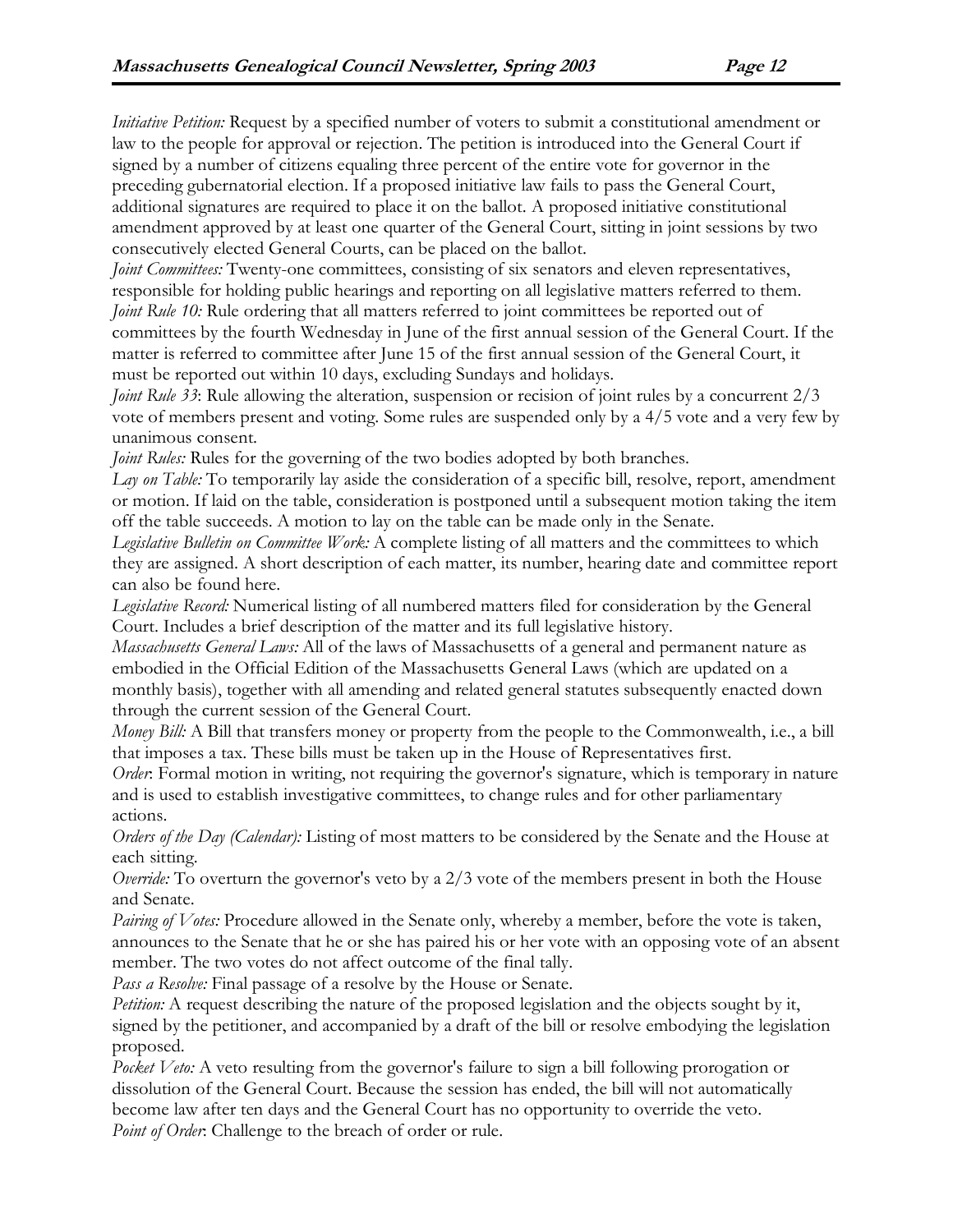Proposal: Document accompanying a petition introducing legislative amendments to the Constitution of the Commonwealth.

Prorogation: Termination of a legislative year by agreement of the governor and both legislative bodies.

Quorum: Twenty-one members in the Senate, eighty-one members in the House. Quorum is set by rule.

Recess: Temporary delay in proceedings.

Reconsideration: Motion to reconsider a vote on action previously taken. Any member may propose reconsideration and if the motion prevails, the matter is voted on again. Must be moved prior to entering upon the Orders of the Day on the next legislative session.

Referendum Petition: A petition signed by a specified number of voters to repeal a law enacted by the legislators, and requesting that the legislation be suspended until the vote is taken.

Refile: A petition similar to one which was presented to the General Court in a previous year. Report of Committees: Recommendation on a legislative matter by the committee to which it was referred.

Resolution: Documents which may or may not accompany a petition expressing an opinion of the sentiment of one or both branches of the General Court, used for congratulations, for memorializing the Congress of the United States regarding public questions, etc. Resolutions do not require the governor's signature.

Resolve: Document accompanying a petition, usually asking for legislative action of a temporary or immediate nature; e.g., establishing temporary investigative commissions.

Senate and House Journals: Records of proceedings in each chamber for each legislative day, including matters considered, amendments offered and votes taken.

Special Law: Legislative act applying to a particular county, city, town or district, individual or group of individuals and not general in nature.

Standing Committees: Eight permanent committees in the Senate (Administration, Rules, Ways and Means, Bills in Third Reading, Ethics, Post Audit and Oversight, Science and Technology, Steering and Policy) and in the House (Rules, Ways and Means, Bills in Third Reading, Ethics, Counties, Post Audit and Oversight, Personnel and Administration) which serve their respective legislative bodies separately.

Substitution for an Adverse Report: Procedure by which a committee's adverse report is overturned. The original or a new but very similar bill, resolve or resolution is substituted for the adverse report. Veto: Governor's objection in writing to legislation enacted by the General Court. The legislation is returned to its branch of origin.

# IMPORTANT ONLINE RESOURCES FOR MASSACHUSETTS

Search the Massachusetts General Court Site: http://www.state.ma.us/legis/gcsearch.htm

There is a search box in which you type in a term (ex., vital records). The default will return all current bills and enacted state laws with that term. You can choose only to search specific categories of legislation.

Find a Legislator: the following websites provide names, addresses, phone numbers, email addresses, and biographies for all Massachusetts Legislators.

 Senators: http://www.state.ma.us/legis/memmenus.htm Representatives: http://www.state.ma.us/legis/memmenuh.htm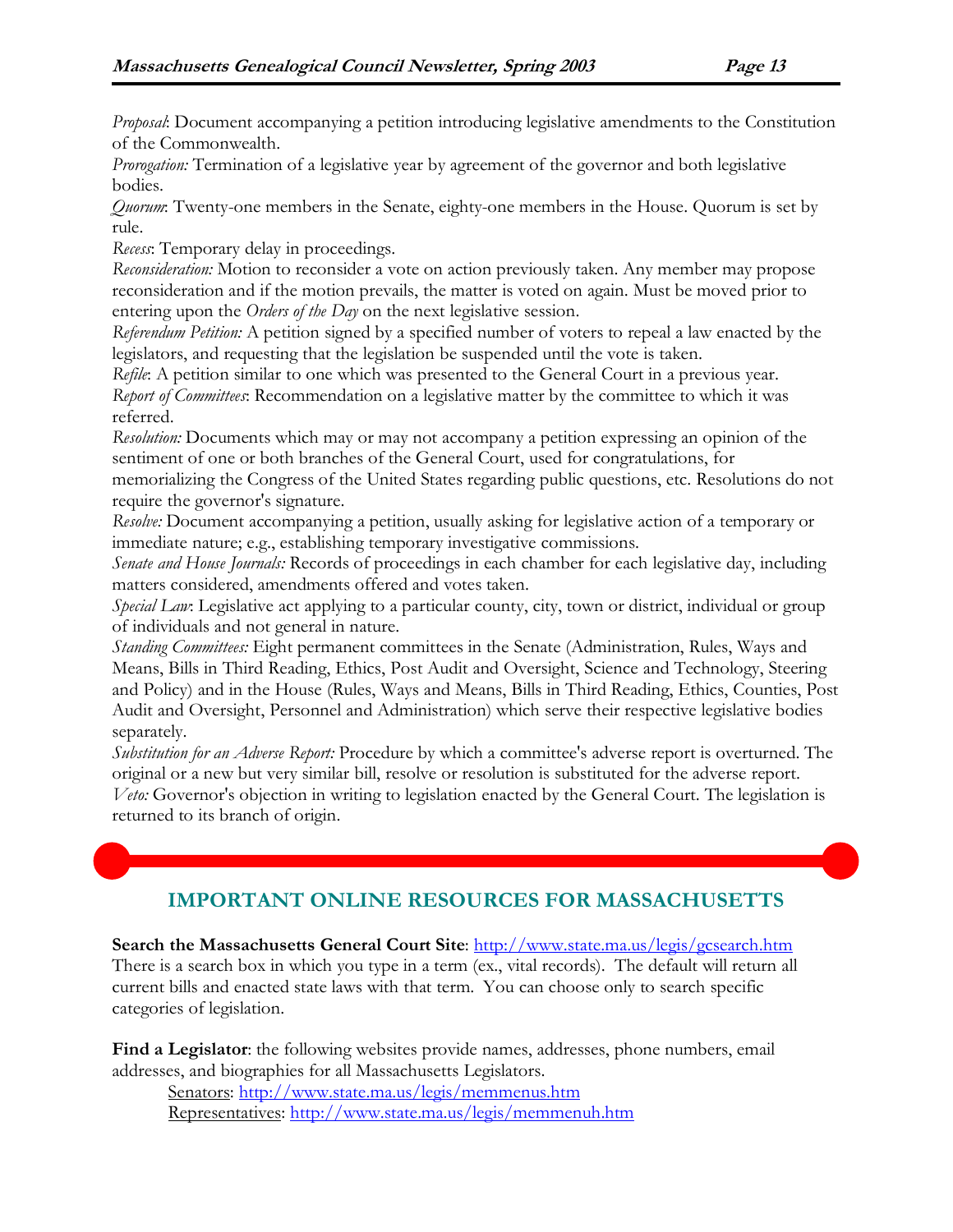# UPCOMING CONFERENCES

# Celebrating History: Anniversaries to Educate, Promote and Preserve History

Date: Friday, May 9, 2003 Location: Merrimack College, North Andover Description: Organized by Secretary of the Commonwealth, William Francis Galvin, the Massachusetts Historical Records Advisory Board and the Essex National Heritage Commission, the forum will bring together archivists, historians, librarians, educators, scholars, genealogists and other interested parties from public, private, and nonprofit organizations. The forum will offer a full day of speakers and sessions to examine the practical ways historical records and archival materials can be utilized in the celebration of histories, anniversaries and commemorative activities. For additional information, contact Bill Milhomme, Field Archivist at (617) 727-2816 x257 william.milhomme@sec.state.ma.us

#### National Genealogical Society Annual Conference in the States

Dates: Wednesday, May 28 to Saturday, May 31, 2003 Location: David Lawrence Convention Center, Pittsburgh, PA Registration: NGS members, \$200 (\$175 by March 17); non-members, \$225 (\$200 by March 17). \$10 discount for online reservations. Special workshops and meals have an additional charge. Hotels: Several hotels are holding rooms for this conference ranging from \$115 to \$132 per night. See the website for details Website: http://www.eshow2000.com/ngs/ Description: The conference includes 143 lectures, 16 workshops, and 84 speakers. Presenters include nationally known speakers such as Sharon Carmack, Cyndi Howells, Helen Leary, Elizabeth Shown Mills, and David Rencher. Massachusetts makes a significant contribution in presentations by: Nancy Arbeiter, George Handran, Henry Hoff, and Michael LeClerc. Topics include: English Research; Colonial Families; Methodology; Military Records; Land Records; and Italian, Irish and Jewish Genealogy.

## New England Regional Genealogical Conference (NERGC)

Dates: Thursday, November 6 to Sunday, November 9, 2003 Location: Sea Crest Oceanfront Resort & Conference Center in Falmouth, MA Registration: \$99 per person for the entire conference; special workshops and meals have an additional charge. Hotel: The NERGC Group Rate is \$99.00 per night, + tax for a single or double. Each additional person in the room will be charged  $$10.00 + tax$ , per night. Book early, this rate is only in effect until 5 October 2003. Call 800- 225-3110 (mention NERGC) Website:http://www.rootsweb.com/~manergc/ conference/information.htm Description: NERGC is composed of New England genealogical and historical societies. These conferences are well respected and well attended. If you have never attended a genealogical conference, you will find NERGC an excellent introduction to both theory and practice. This conference features 40 speakers and 65+ lectures and/or Workshops. With a choice of five lectures in each period, there will be something of interest to all genealogists. NERGC always features a good Exhibit Hall (shopping!!) and lots of friendly faces.

Be sure to keep these activities in mind. I can personally recommend them. [Mary Ellen Grogan]

- **Genealogy 101:** A series of three lectures on Thursday afternoon for the Beginner, or a review for family genealogists who want to brush up their skills and methodology.
- **Photography Workshop:** On Thursday afternoon three Photo Workshops in a row, over three hours for only a \$15.00 fee over the Conference Registration Fee. Be sure to bring some family photos with you to this exciting afternoon.
- Sunday Morning: Dr. James W. Gould will lead the group in a typical early New England Sunday Quaker (Friends) Meeting.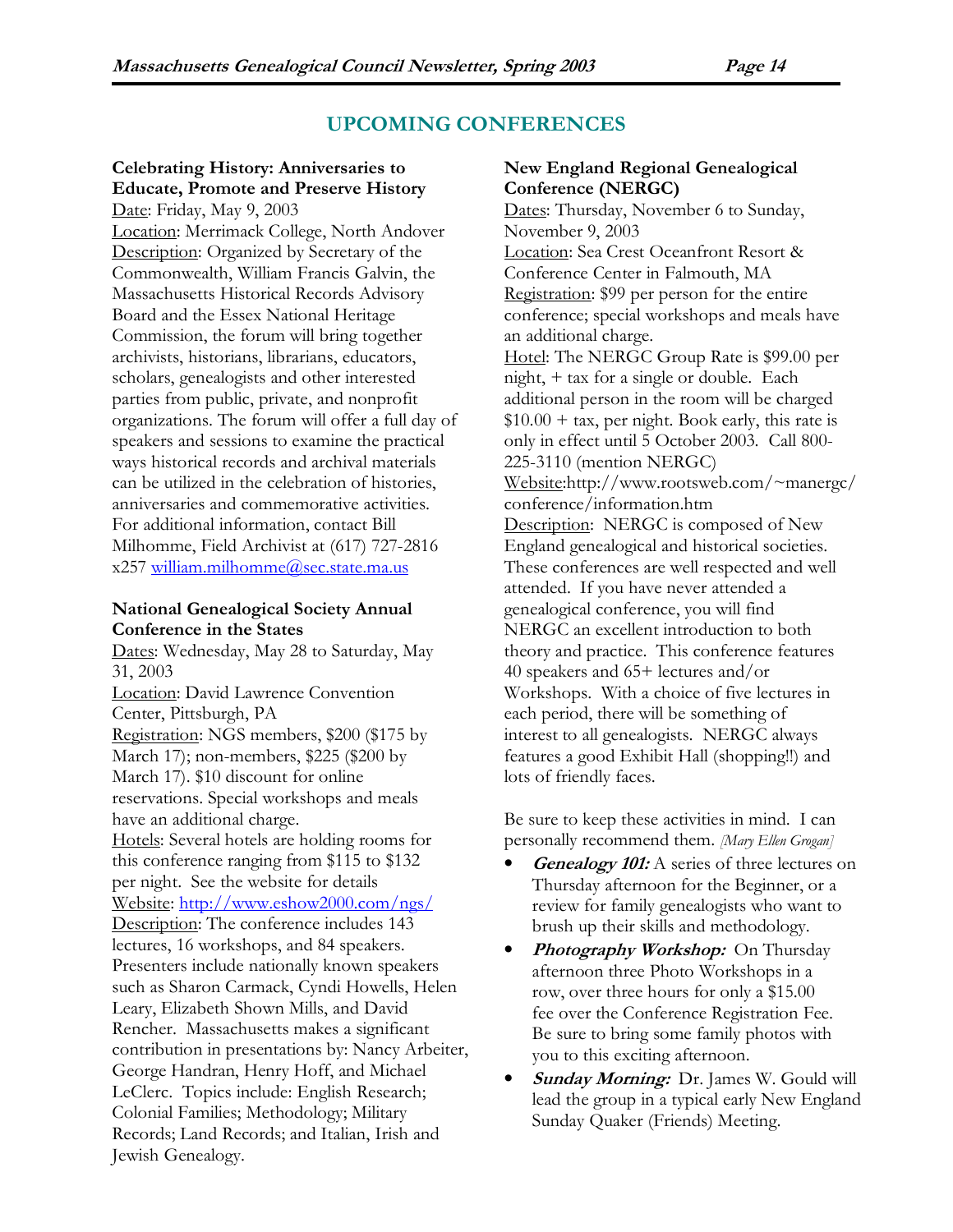# MGC ANNUAL MEETING AND SEMINAR: Beyond Vital Records

| Date:         | Saturday, March 29, 2003                                                             |  |  |
|---------------|--------------------------------------------------------------------------------------|--|--|
| Location:     | Alumnae Hall, Regis College, 235 Wellesley St., Weston, MA                           |  |  |
| Registration: | \$20 for MGC members, \$30 for non-members. Your registration includes a             |  |  |
|               | continental breakfast and a full range of soup, salad, sandwich and brunch style     |  |  |
| Vendors:      | waffle and omelet stations provided by the Regis cafeteria.                          |  |  |
|               | The vendors will open before the conference starts and will be available through the |  |  |
|               | lunch break and perhaps later. Be aware that most vendors are small operations and   |  |  |
|               | will only take cash and checks.                                                      |  |  |

The Massachusetts Genealogical Council's By-Laws mandate an annual educational conference on genealogical issues. This conference is held in conjunction with our Annual Meeting and helps us focus on good research techniques, and the proper use and preservation of our records - whatever form they may take

# Program

8:00 to 9:00 - Registration

9:00 to 10:00 -MGC Annual Meeting will review what we learned in 2002, what legislation has been filed in the 2003 session, information about the public hearings process and what you can do to make sure that your legislators represent your interests. The election of officers will take place. 10:15 to 11:15 - Peter Koutoujian, former President of the Massachusetts City Clerks Association and 30-year veteran of the Waltham City Clerk's office: From the Office of the City Clerk: Records, Resources and Issues in Massachusetts Towns and Cities

11:30 to 12:30 - Ruth Thomasian, Project SAVE Armenian Photograph Archives Founder: Using Photographs to Gather Oral History: Stirring Memories for Individuals and Groups

1:30 to 2:30: Sharon Howland, Washington County Maine Records Preservation Fund Founder: Grassroots Organizations for Records Preservation: Washington Country Maine Records Preservation Fund Model 2:45 to 3:45: David Lambert, New England Historic Genealogical Society Reference Librarian: Read Between the Lines: Getting the Most Out of Newspaper Research

Call 781-209-8861 or visit our website www.massgencouncil.org for more information

Please make checks payable to Massachusetts Genealogical Council and mail to P.O. Box 5393, Dept. AM, Cochituate, MA 01778-5393

# REGISTRATION for Massachusetts Genealogical Council Annual Meeting and Seminar

The cost, including continental breakfast and lunch, is \$20 for individual MGC members and \$30 for non-members. Non-members may join at this time by sending \$27.50 (\$7.50 for 2003 individual annual membership dues plus the seminar admission price of \$20 for members)

| Name    |       | Member Non-Member |
|---------|-------|-------------------|
| Address |       |                   |
| Phone   | Email | Amount Enclosed   |

Registrations received by March 20, 2003 will guarantee admission and lunch. Let us know if you need any assistance with access or public transportation information